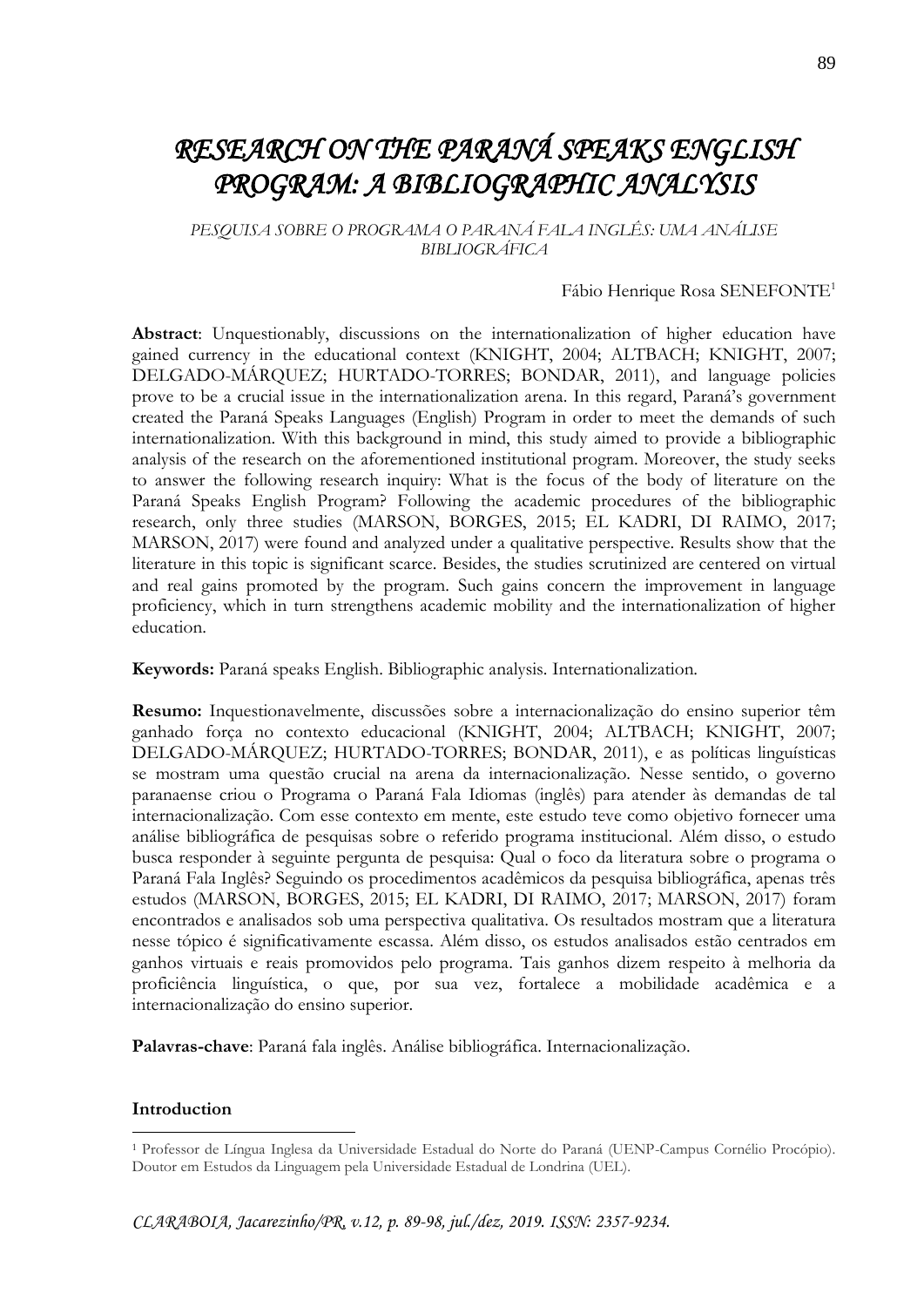The past few decades have witnessed an extraordinary movement towards the internationalization of higher education (HE henceforth). As Knight (2004, 2008) contents, the internationalization of higher education can be construed as an umbrella term, given that it is frequently associated with multifarious spheres, such as: academic mobility, partnerships, joint research and curriculum making and so forth. Moreover, Altbach and Knight (2007) state that the internationalization process is strengthened providing that policies (of different natures) are implemented.

In order to cope with such demands, Paraná's state government created the Paraná Speaks Languages Program (PFI, acronym in Portuguese for *Paraná Fala Idiomas*) in 2013. The first edition of the program began in the second semester of 2014 and lasted 22 months. According to Marson (2017), such edition was based on a monolingual perspective, that is, it focused only on the English language (Paraná Speaks English). Moreover, the first edition centered its offer on preparatory courses for international entrance exams (e.g.; TOEFL-*Test of English as a Foreign Language*). The second edition started in the second semester of 2017 and it is expected to be finalized by 2019. The current edition has been broader both in terms of the nature of the courses offered and the number of languages covered. In this respect, the program has offered English courses at different language levels, from pre-intermediate to postintermediate. Additionally, pre-intermediate French courses are proposed. Nonetheless, taking into consideration the scope of this study, the focus here is on the English language.

Inasmuch as English plays a crucial role in the internationalization process, as argued by Marson (2017), the institutional program aimed ultimately at improving the quality of undergraduate and graduate education in Paraná as well as promoting the internalization of the seven state universities: UEL (State University of Londrina), UEM (State University of Maringá), UENP (State University of Northern Paraná), UEPG (State University of Ponta Grossa), UNESPAR (State University of Paraná), UNICENTRO (State University of Midwestern Paraná) and UNIOESTE (State University of Western Paraná).

Bearing this in mind, this paper endeavored to provide a bibliographical analysis of the research on the Paraná Speaks English Program. Furthermore, it aims to answer the following research inquiry: What is the focus of the body of literature on the Paraná Speaks English Program?

The justification of this study lies in the fact that PFI is an incipient institutional program and therefore requires further investigation. Inasmuch as the program is considerably recent, the literature is substantially scarce, which in turn strengthens the rationale. Lastly, this paper can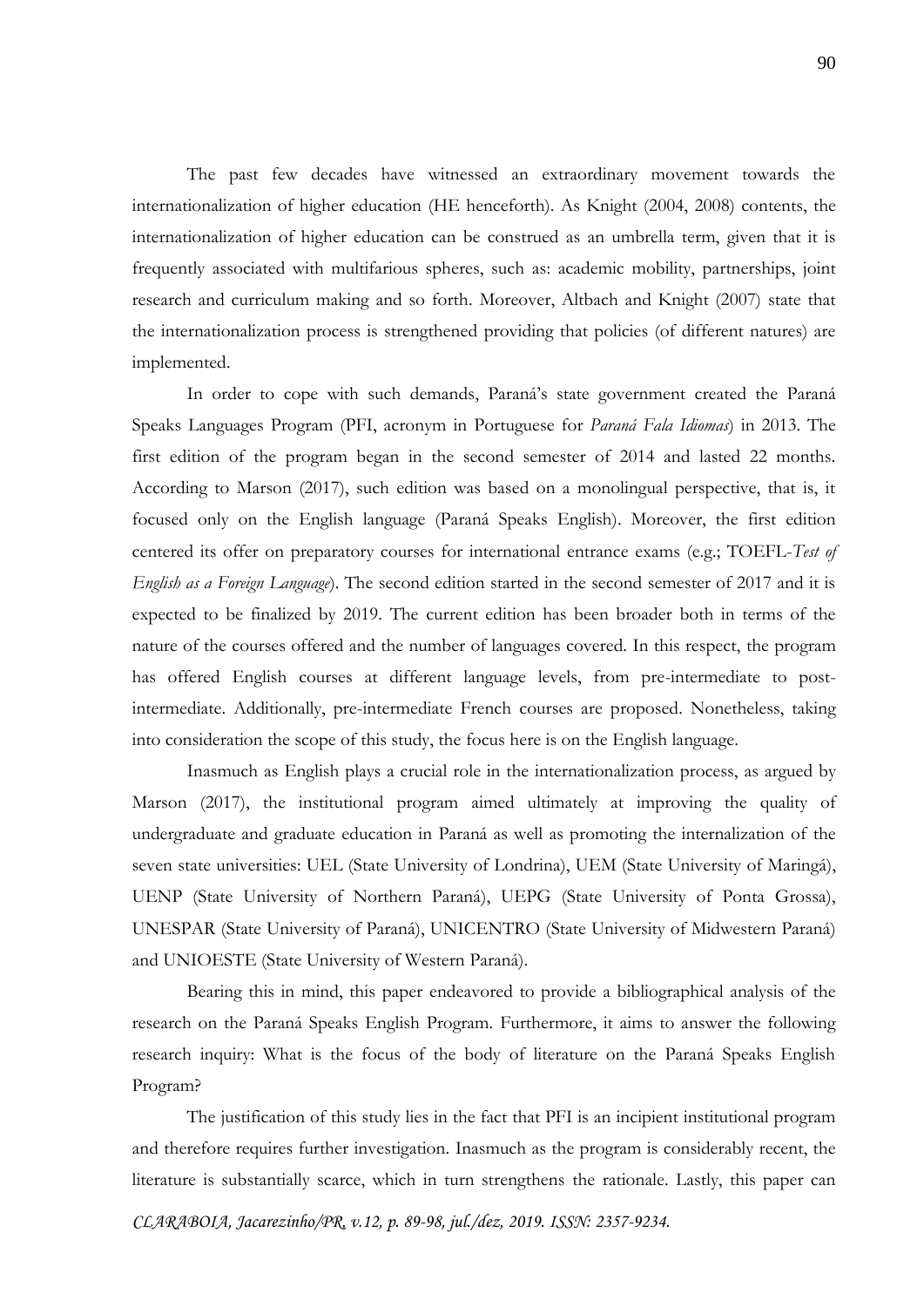potentially give rise to future research on the aforementioned program, so that the impacts of the program can be evaluated.

This paper is structured as follows: an introduction which provides an outlook on the Paraná Speaks English program and the rationale for the study, a theoretical section that covers a discussion on language policies and research on the program, a methodology section, the bibliographical analysis and some conclusive notes.

# **Theoretical Framework**

This literature review section addresses questions with respect to language policies as well as the literature on the Paraná Speaks English Program.

# **Language policies**

Nowadays, the internationalization of higher education has been an overly-debated topic in the educational scenario. Highly influenced by the so-called globalization phenomenon (DELGADO-MÁRQUEZ; HURTADO-TORRES and BONDAR, 2011), this internationalization is intertwined with academic, professional and economical issues. In this regard, Mendes (2012) asserts that globalization encompasses cooperation between higher education institutions, and such cooperation serves various purposes, principally academic and economical ones. Additionally, West (2016) argues that partnerships between institutions promote an economical development not only at an institutional level but at a federal one as well.

In the internationalization of universities arena, language policies prove to be an agenda of paramount importance, since they direct the use of a certain language to numerous social (academic, economical, political) functions (SENEFONTE, 2018). Furthermore, Calvet (2002) postulates that there is a power dimension related to language policies, that is, when a language is chosen to exert important operations in a social community, such choice is always driven by political and economical forces. Therefore, as underscored by Altbach and Knight (2007), globalization can empower some languages and overlook others.

Language issues are inevitably interwoven with internationalization, as the latter alludes to numerous activities, such as academic mobility, partnerships between institutions (joint curriculum, research, seminars), benchmarking, to name a few (KNIGHT, 2004). Needless to say, languages (especially English) play an important role in such activities.

Taking this discussion into consideration, Brazil's federal government, in order to cope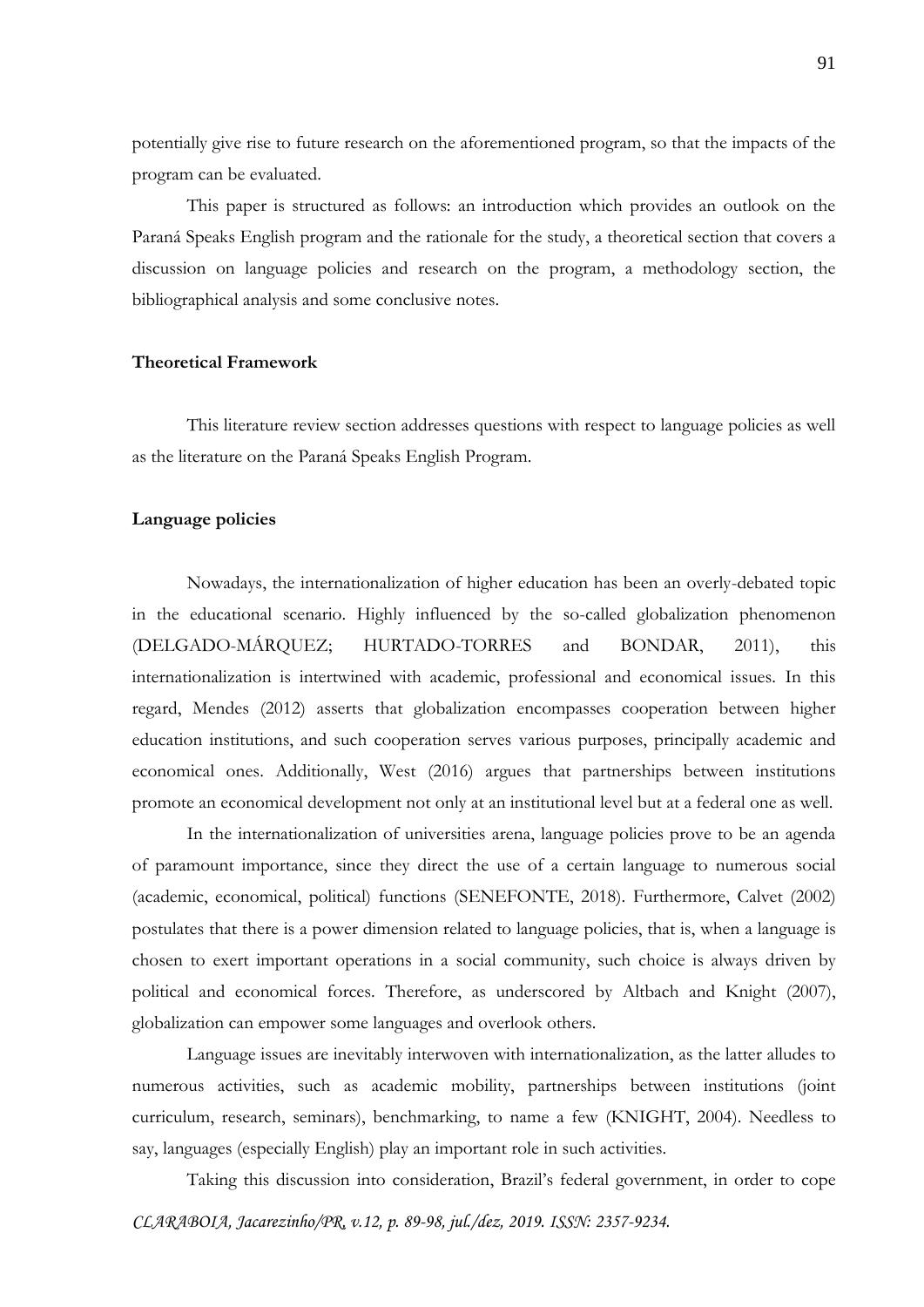with the fast-paced internationalization of higher education, strengthened the implementation of language policies to address internationalization issues, one notable example is the Languages Without Borders Program (English). Established in 2012, the program is mostly aligned with academic mobility (preparatory courses for entrance exams, joint research etc.) (BRASIL, 2012). Furthermore, it is relevant to stress that such governmental initiative could enable the insertion of more Brazilian research in the international context.

For similar purposes, Paraná's government implemented the Paraná Speaks Languages Program in 2014. Its first edition began in the second semester of 2014 and finished in the first semester of 2016, whilst the second initiated in the second semester of 2017 and is expected to finish by the first semester of 2019. Both editions were offered at the seven state universities of Paraná: UEL, UEM UENP, UEPG, UNESPAR, UNICENTRO and UNIOESTE.

Conversely, however, the nature of the courses offered differs significantly from one edition to the other. The first focuses on preparatory courses for TOEFL, whereas the second is centered on language proficiency for multifarious purposes (principally academic mobility) and not only for international entrance exams.

By and large, such language policies promote the improvement of higher education (in terms of research, teacher education and others) and also maximizes the process of internationalization. Nonetheless, it worth pointing that language policies/internationalization prove to be a complex issue. As advocated by Hornberger (2006), language policies need to project several variables involved in this process, such as costs, infrastructure, human issues, political relations and others. Moreover, we may assume that this topic is considerably incipient in the Brazilian context, which means that further research, discussion and progress are needed.

#### **Research on the Paraná speaks English program**

A literature search was conducted during January-March of 2019, as follows: a) search terms employed: "Paraná Speaks English" and "*Paraná Fala Inglês*"; b) No delimitation of time frame; c) Databases utilized: ERIC (Education Resources Information Center), CAPES (Coordination for the Improvement of Higher Education in Brazil) and Google Scholar. Hence, the literature search encompasses research studies carried out nationally and internationally, even though only investigations conducted in Brazil were found. As a matter of fact, only three studies were obtained: Marson; Borges (2015), El Kadri; Di Raimo (2017) and Marson (2017). These studies are illustrated in Table 1: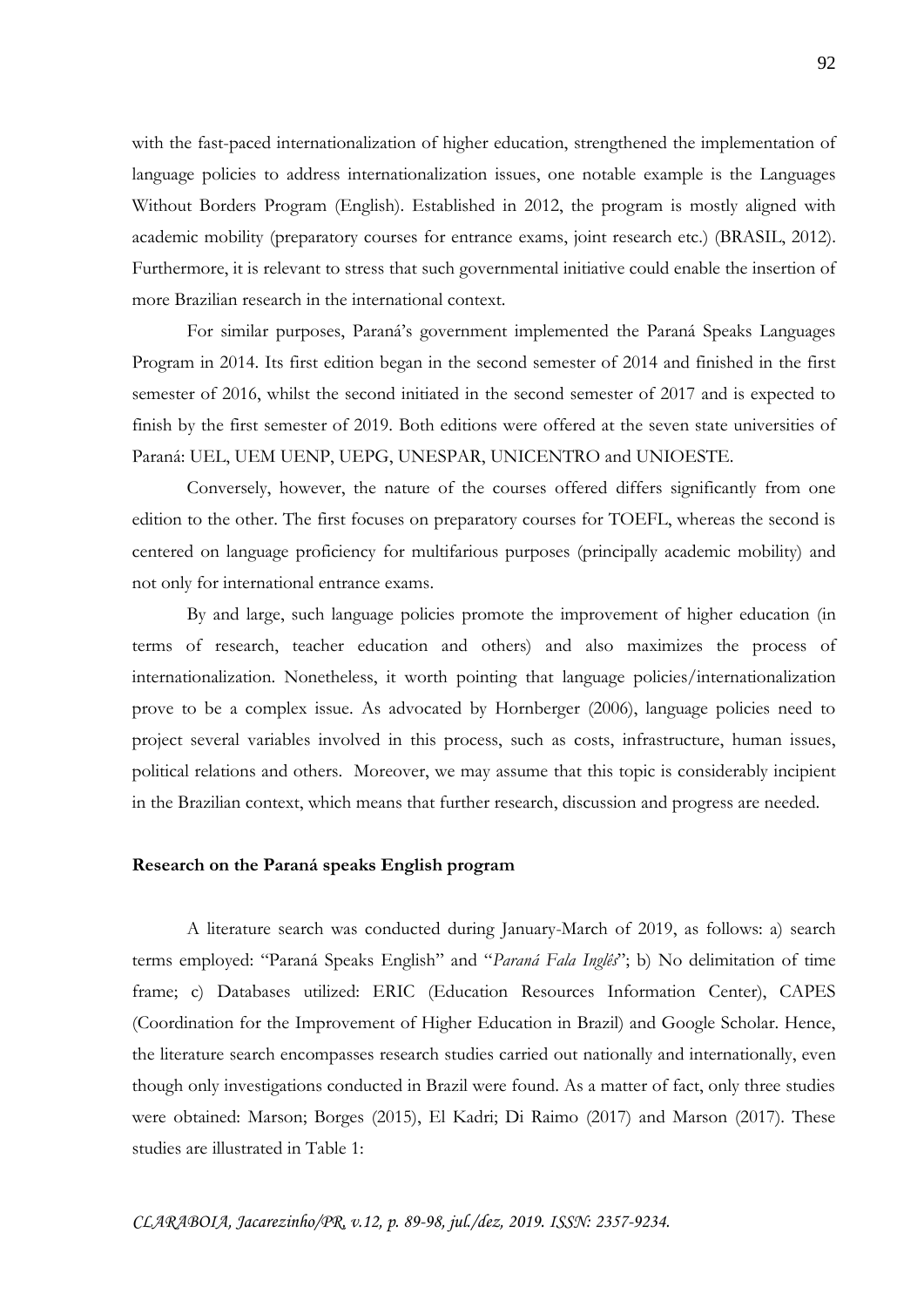| Study                        | Methodology                                | Context     |
|------------------------------|--------------------------------------------|-------------|
| El Kadri and Di Raimo (2017) | Documentary study                          | Paraná      |
| (book chapter)               | (data gathered from a website)             |             |
| Marson and Borges (2015)     | Documentary Study (quantitative data from  | <b>UEPG</b> |
| (paper)                      | PFI at UEPG)                               |             |
| Marson (2017)                | Qualitative investigation (by means of     | UEL.        |
| (master's dissertation)      | questionnaires), involving 77 participants |             |

**Table 1:** Research on The Paraná Speaks English Program

**Source**: The author

El Kadri and Di Raimo (2017) attempted to investigate the language policy that underlies the Paraná Speaks English Program. To achieve such aim, the authors collected data from the official website of the program. The documentary analysis unveils a monolingual ideology germane to the language policy scrutinized. Furthermore, the authors conclude that such policy is centered on English, which is construed as a commodity for the internationalization of higher education.

Marson and Borges (2015) present partial results of the Paraná Speaks English Program at the State University of Ponta Grossa (UEPG). From a quantitative perspective, the authors ratify the relevance of the program at UEPG, since it promoted improvement in language proficiency and teacher education.

Seeking to investigate participants' perceptions of the Paraná Speaks English Program and the importance of such program to the internationalization of the State University of Londrina (UEL), Marson (2017) carried out a qualitative study, by means of questionnaires, encompassing 72 students, 4 language instructors and 1 coordinator. Results indicate that despite some drawbacks (as of the focus of the courses and methods employed), the participants understand that the program brought substantial contributions to the university, such as: improvement in language proficiency, which in turn enabled more academic mobility (out) and consequently maximized the internationalization of UEL.

At this point, it is worth mentioning that the three studies will be further examined in the analytical section of this paper.

## **Methodological Considerations**

As this research examines (comparing and contrasting) other studies, it can be classified as a bibliographic study. According to Pizzani *et al*. (2012), the bibliographic research seeks to, inter alia, "enable knowledge construction about a certain area of knowledge, facilitate the identification and selection of methods and techniques to be employed by the researcher (...)"

*CLARABOIA, Jacarezinho/PR, v.12, p. 89-98, jul./dez, 2019. ISSN: 2357-9234.*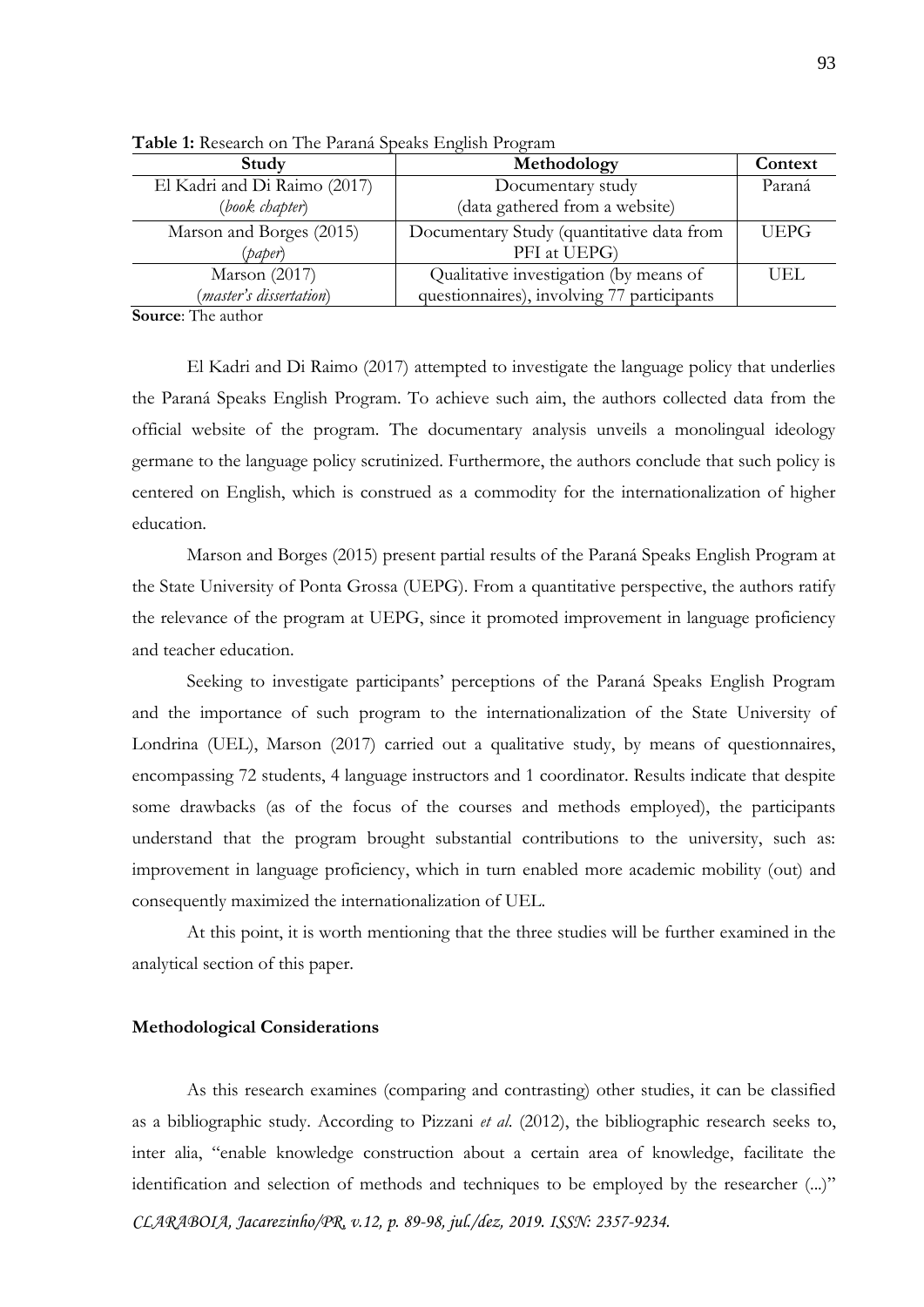(PIZZANI, 2012, p. 54).

In addition, Reis (2013) contends that a research study may have numerous types of justification, one of them is necessity of developing (theoretical) knowledge about a given topic, especially when such topic is scarcely explored, as is the case of the Paraná Speaks English Program.

As adduced earlier, the data were obtained from a literature search conducted in the beginning of 2019. National and international databases were utilized and only three studies were found, viz.: Marson; Borges (2015), El Kadri; Di Raimo (2017) and Marson (2017). Each research was summarized in the literature review and will be analzyed in the next section

#### **The Bibliographic Analysis**

In light of a qualitative data analysis perspective, the studies examined can be categorized and classified as follows:

| Table 2: Data Classification                               |  |
|------------------------------------------------------------|--|
| Virtual/Real Gains                                         |  |
| Language Proficiency $>$ Mobility $>$ Internationalization |  |
| $\sim$<br>$F \rightarrow 1$                                |  |

**Source**: The author.

By and large, the research studies investigated have one analytical category in common (gains). In this respect, the Paraná Speaks English Program is believed to have brought gains (benefits) to the participants involved (at a real level). Furthermore, such gains can be seen at a virtual level, given that only documents were analyzed, as is the case of El Kadri and Di Raimo (2017).

The first gain belongs to a cognitive domain, as one's language proficiency could be enhanced through the program:

> (...) the fact that the news show that the program will offer preparatory courses for the TOEFL IBT depicts a concerning with language proficiency (EL KADRI; DI RAIMO, 2017, p. 70).

> Besides the personal and linguistic-communicative development, essential components for teaching practices, the teachers involved could have a continuing teacher education (...) (MARSON; BORGES, 2015, p. 85).

> We understand that PFI, besides contributing to a good TOEFL iBT score, enabled better learning of English to the participants (MARSON, 2017, p. 85).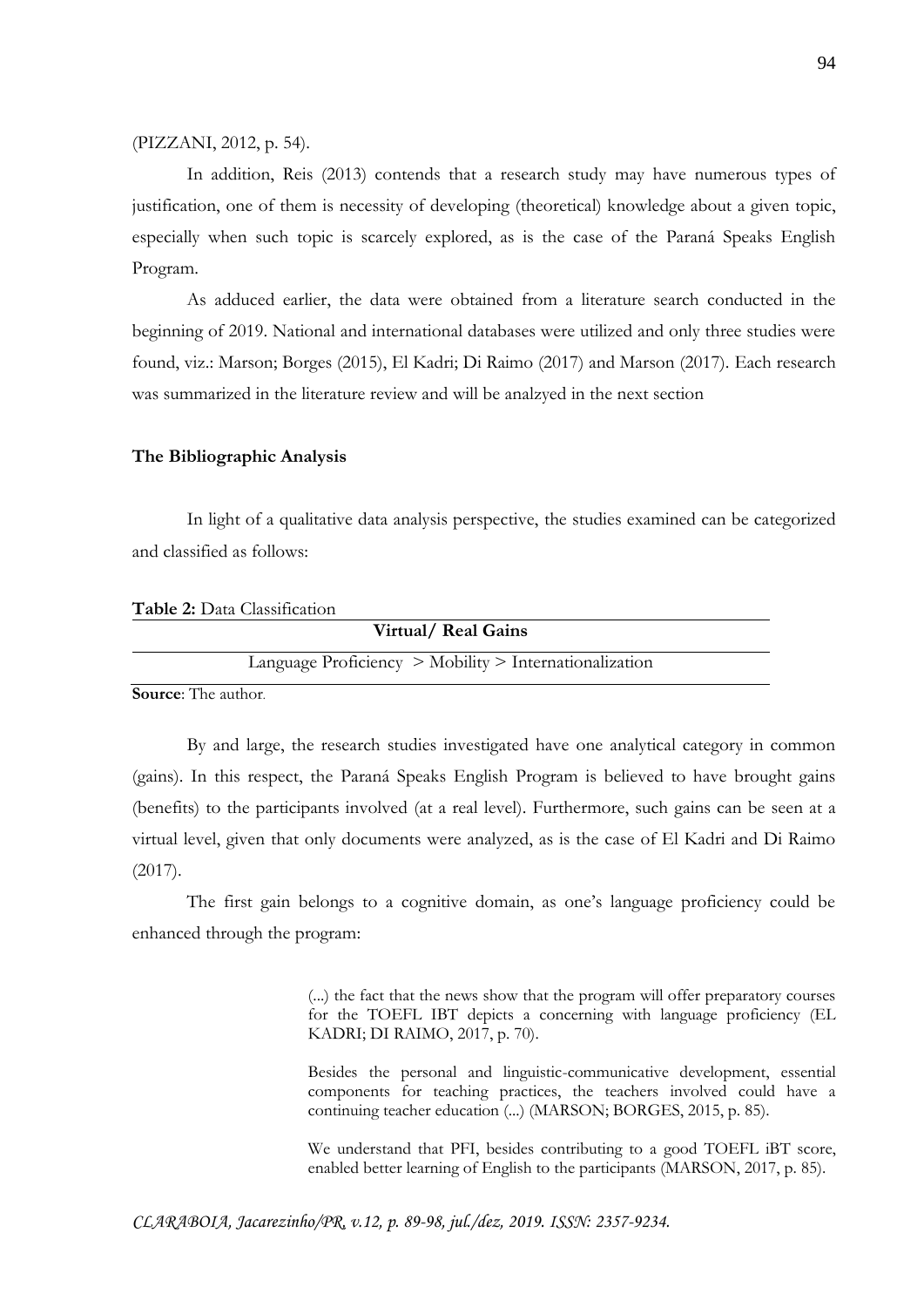As explicated earlier, in El Kadri and Di Raimo (2017), such gains are virtual, whilst in Marson; Borges (2015) and Marson (2017), they are real. Moreover, in Marson and Borges (2015), there is a professional gain added to the cognitive one, as the program could also promote (continuing) teacher education. This point is worth stressing, since the gains of the program are almost always portrayed as linguistic improvement and mobility. Nonetheless, the multiplicity of actions in the program renders it a fruitful field that yields numerous gains, which encompass teacher education, digital literacy, intercultural experiences, to name a few.

As depicted in Table 2, the improvement in language proficiency is frequently attached to internationalization. In other words, language proficiency is construed as a commodity and this in turn is a requirement for internationalization:

> The proposal of PFI at UEPG (...) is of paramount importance, giving that (...) there is a huge demand from undergraduates, graduates, faculty (...) and staff who need TOEFL iBT *to be admitted into foreign institutions* (MARSON; BORGES, 2015, p. 87, *emphasis added*).

> (...) the objective to learn a foreign language is intrinsically related the internationalization of the public universities. The need for the English language is participating *in exchange programs abroad* and accomplishing international cooperation (...) (EL KADRI; DI RAIMO, 2017, p. 69-70, *emphasis added*).

> The participants signaled the importance of internationalization, restricting it to opportunities of *academic mobility*, showing that TOEFL, depending on the marks scores, enables them to be *inserted in foreign contexts* (MARSON, 2017, p. 82, *emphasis added*).

Besides unveiling a categorical relationship between English language and internationalization, the excerpts suggest that research on the Paraná Speaks English Program has perceived 'mobility' as the main element of internationalization. As pointed by Petreche and Senefonte (2017), notwithstanding the complexities and numerous possibilities of the internationalization of HE, mobility seems to prevail and almost always hinges upon language proficiency (English). However, as adduced in the literature review, internationalization encompasses manifold activities besides mobility, such as other partnerships (curriculum, research, seminar, projects), benchmarking and others (KNIGHT, 2004; ALTBACH; KNIGHT, 2007). Hence, such activities could be seen as another domain the program could explore.

In this sense, it is important to emphasize that language (English) is perceived as commodity. The commodification of a language neglects its multifaceted nature. In other words, language is reduced to a 'means of communication' perspective. However, it is well known that language serves heterogeneous purposes in a society and 'communication' is only one of them.

*CLARABOIA, Jacarezinho/PR, v.12, p. 89-98, jul./dez, 2019. ISSN: 2357-9234.*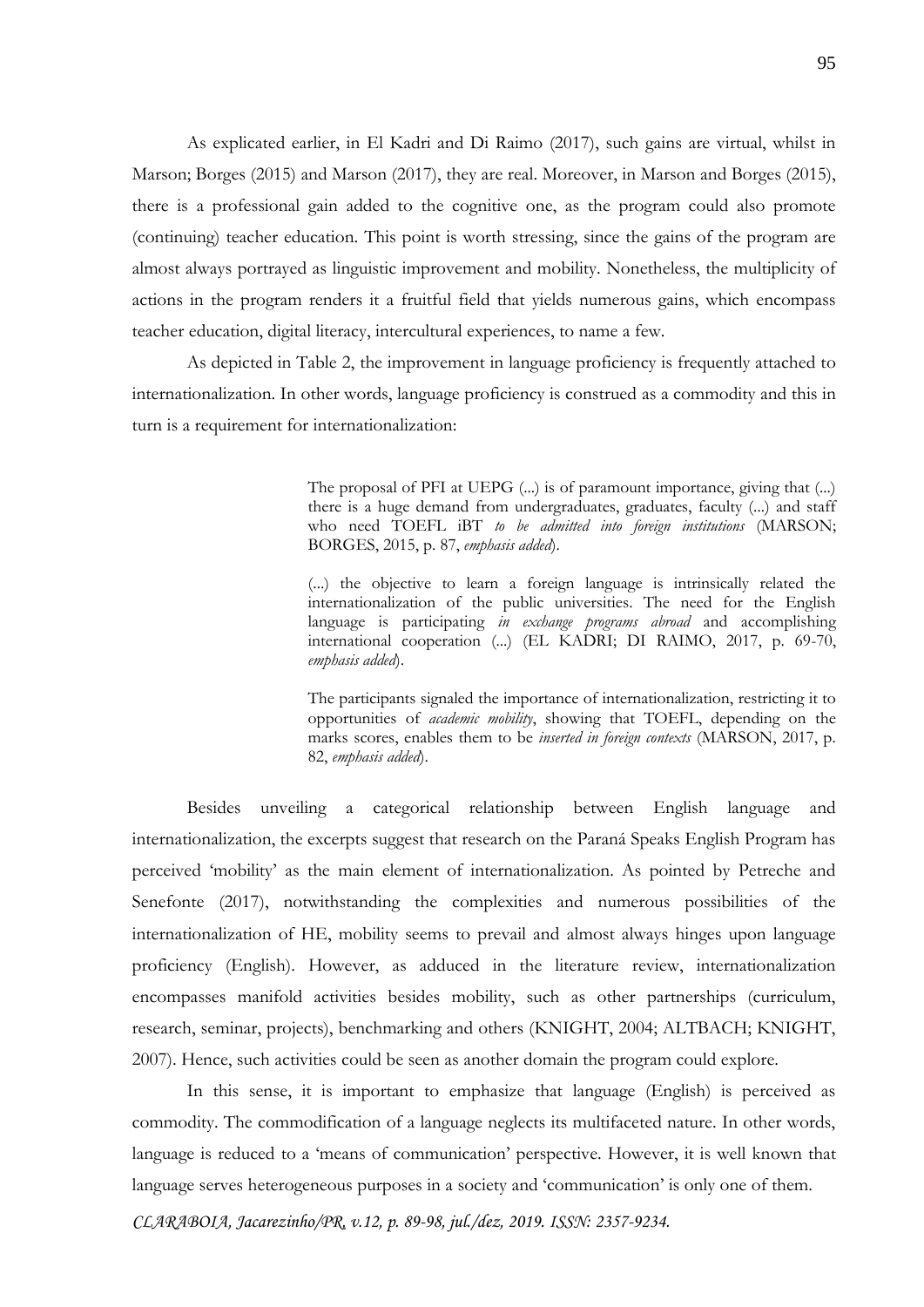It is of utmost importance to highlight the gains promoted by the program. Nonetheless, as stated by Marson (2017), academic mobility is only for a few students/faculty, hence, the program needs to go further in terms of the purposes of the courses offered. Inasmuch as language is understood as a very powerful tool that operates in many actions (e.g. power relations, inclusion, exclusion, one's empowerment etc.), the program could offer courses that are aligned with such view. This way, the whole academic community could be benefited and not only a few.

# **Conclusive Notes**

Throughout this paper, I have explained the relationship between internationalization and language policies. Then, I exemplified two prominent policies in Brazil, including the Paraná Speaks English Program. This bibliographic research provided an analysis of the only three studies on the program (MARSON, BORGES, 2015; EL KADRI, DI RAIMO, 2017; MARSON, 2017). With this in mind, I emphasize the relevance of this study, as: A) it illustrates a systematization of the body of the literature on the aforesaid program; b) it provides an up-todate literature review on the program and c) It signals a dearth of studies in this field, which in turn is an invitation for future reflective practices, debates, projects and research.

As shown earlier, research on the Paraná Speaks English Program is mainly centered on the English language as a central component for the internationalization of higher education. Therefore, there is a noticeable commodification of the English language. Moreover, the significant scarcity of studies on such program indicate that further investigation is warranted, for two main reasons: First, the program is in its second edition and certain progress is still needed, especially with respect to the nature of the courses offered, didactical material employed, human resources issues and other questions that can be better examined for a future edition of the program. Secondly, the Paraná Speaks Languages program can be construed as a new field that emerges in the academic scenario. As a new field, it invites future researchers to explore, expand and enrich it.

As internationalization and language policies are considerably broad concepts, these fields of inquiry can give rise to numerous possibilities of investigation that go beyond the 'mobility' domain. Hence, future research on the Paraná Speaks English Program can potentially explore other spheres, such as: languages other than English, benefits other than the improvement in language proficiency (teacher education, digital literacy, for instance) and so forth.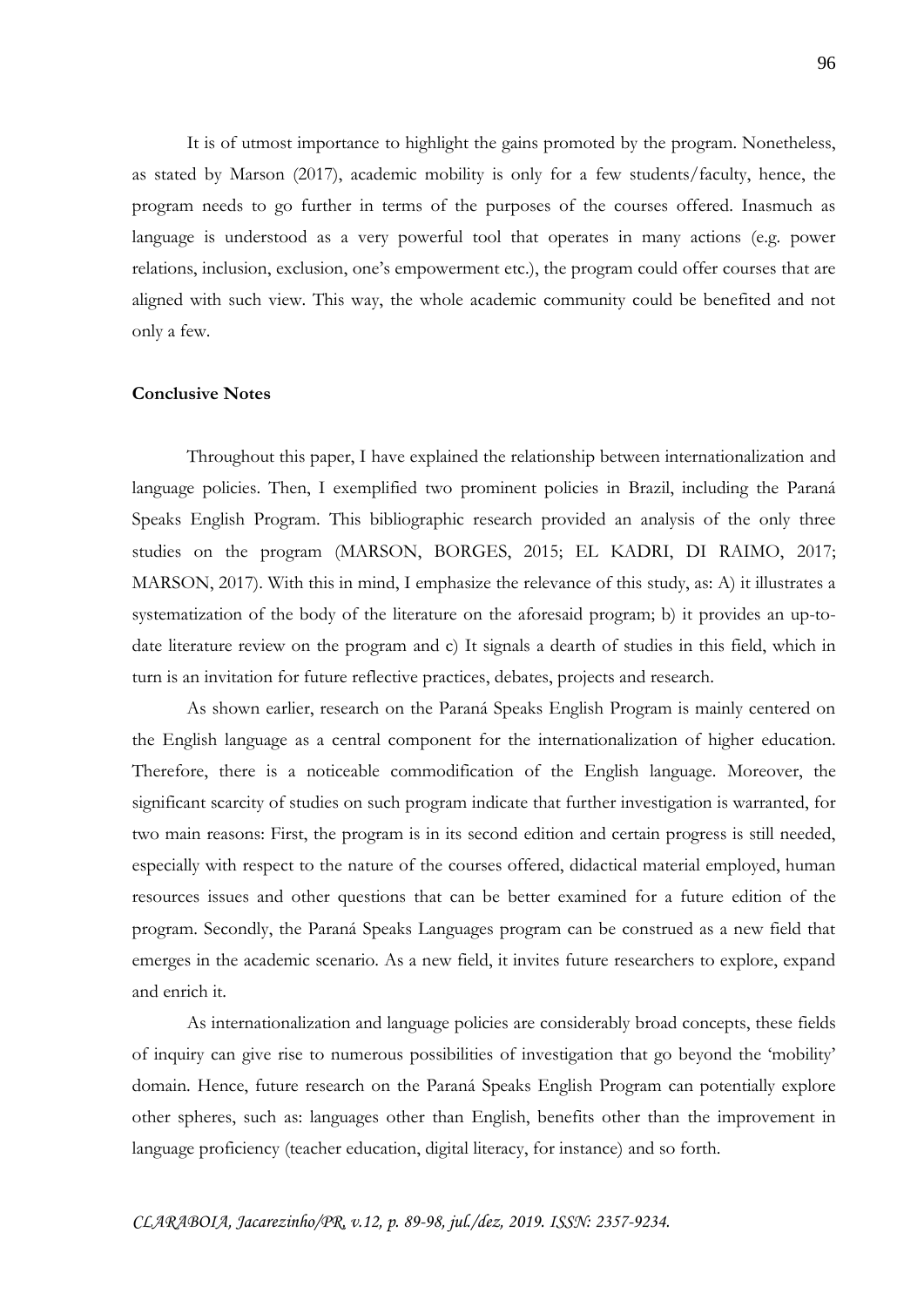Without a doubt, this multifaceted program is promising and has brought manifold benefits to the state universities involved. As a governmental initiative, its merits should be acknowledged. With appropriate research, investment and other initiatives/actions, it can certainly become a role model for other language policies/programs.

## **References**

ALTBACH, P. G.; KNIGHT, J. The internationalization of Higher Education: Motivations and realities. *Journal of Studies in International Education*, v. 11, n. 3/4, p. 290–305, 2007.

BRASIL. Ministério da Educação. Portaria no 1.466, de 18 de dezembro de 2012. Institui o programa Inglês sem Fronteiras. *Diário Oficial [da] República Federativa do Brasil,* Brasília, 19 de dez. 2012a. Seção 1, p. 28-29. Available at:

<http://www.cmconsultoria.com.br/imagens/diretorios/diretorio16/arquivo4359.pdf>. Accessed on March/15/2019.

CALVET, L.J. *Sociolinguística: uma introdução crítica*. Tradução de Marcos Marcionilo. São Paulo: Parábola Editorial, 2002. 120p.

DELGADO-MÁRQUEZ, B. L.; HURTADO-TORRES, N. E., & BONDAR, Y. Internationalization of higher education: theoretical and empirical investigation of its influence on university institution rankings. *Revista de Universidad y Sociedad del Conocimiento* (RUSC), v. 8, n.2, p. 265-284, 2011.

EL KADRI, A.; DI RAIMO, V. Globalization and the teaching of foreign languages: The case of Paraná Speaks English Program. In.: GIMENEZ, T. et al. *Language Issues in a Global World: Insights from Brazil*. Londrina: Edição do autor, 2017, p. 64-73.

HORNBERGER, N. Frameworks and Models in Language Policy and Planning. In: RICENTO, T. (Ed.). *An introduction to language policy: Theory and method*. Oxford, Blackwell Publishing, 2006, p. 10-28.

KNIGHT, J. Internationalization Remodeled: Definition, Approaches, and Rationales. *Journal of Studies in International Education,* v.8, n.5, p. 5-31, 2004.

KNIGHT, J. *Higher Education in turmoil: the changing world of internationalization*. Rotterdam: Sense Publishers, 2008.

MARSON, I.C.V.; BORGES, E.F.V. Paraná Fala Inglês" na UEPG: Experiência Extensionista com Foco na Mobilidade Internacional**.** *Extensio- UFSC- Revista Eletrônica de Extensão*, v. 12, n. 20, p. 73-89, 2015.

MARSON, M. Z. *The teaching of English and the internationalization of higher education: perceptions about the "Paraná Speaks English" Program at UEL*, 2017. 115p. Dissertation (Master's Degree in Language Studies) – State University of Londrina, Londrina, 2017.

*CLARABOIA, Jacarezinho/PR, v.12, p. 89-98, jul./dez, 2019. ISSN: 2357-9234.* MENDES, F. Z. *A Internacionalização do Ensino Superior: uma análise da estrutura e processos organizacionais da Assessoria de Relações Internacionais em uma universidade*. 2012. 80 p. Monografia.